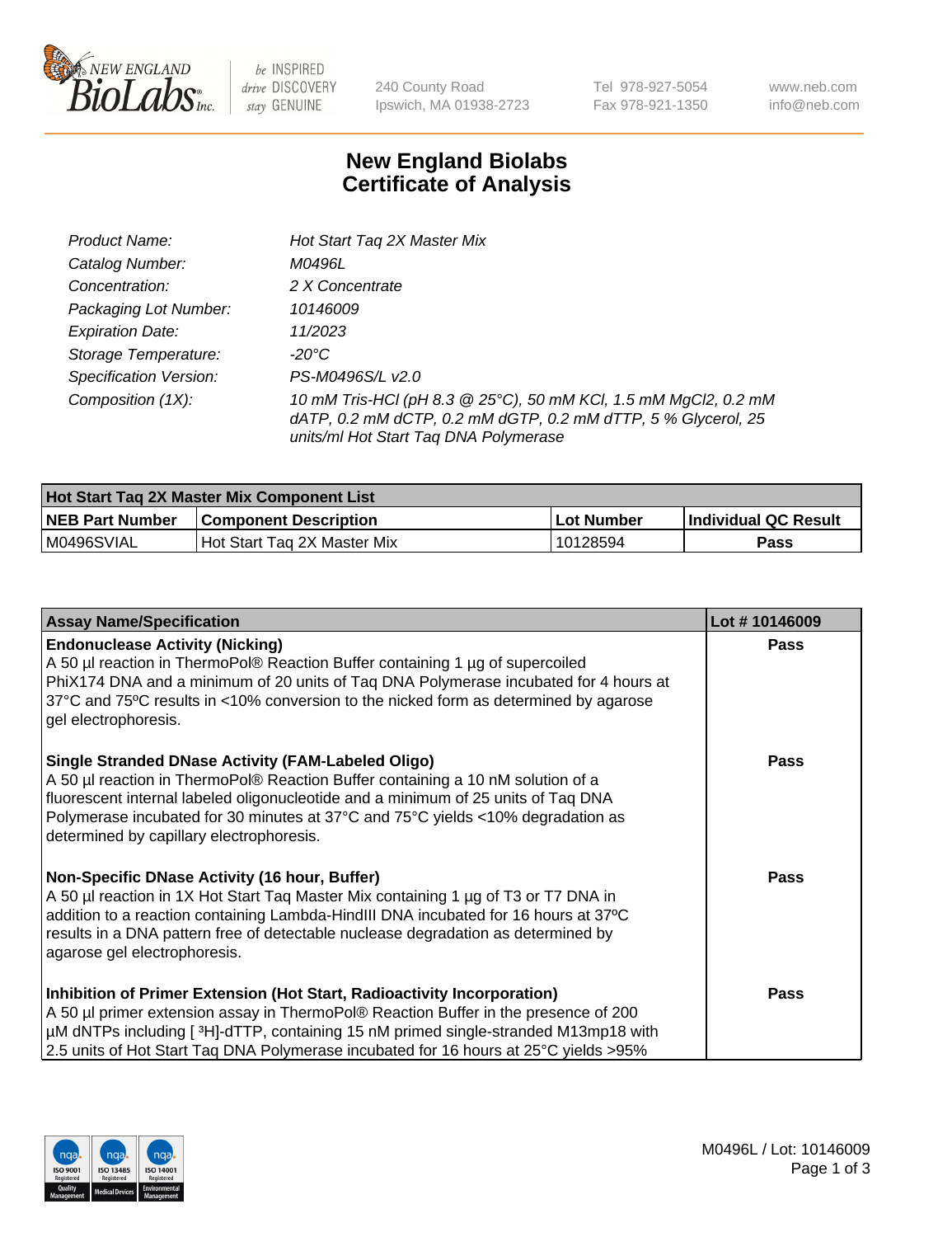

be INSPIRED drive DISCOVERY stay GENUINE

240 County Road Ipswich, MA 01938-2723 Tel 978-927-5054 Fax 978-921-1350

www.neb.com info@neb.com

| <b>Assay Name/Specification</b>                                                                                                                                                                                                                                                                                                                                                                                              | Lot #10146009 |
|------------------------------------------------------------------------------------------------------------------------------------------------------------------------------------------------------------------------------------------------------------------------------------------------------------------------------------------------------------------------------------------------------------------------------|---------------|
| inhibition when compared to a non-hot start control reaction.                                                                                                                                                                                                                                                                                                                                                                |               |
| PCR Amplification (5 kb Lambda, Master Mix)<br>A 25 µl reaction in 1X Hot Start Taq Master Mix and 0.2 µM primers containing 5 ng<br>Lambda DNA for 25 cycles of PCR amplification results in the expected 5 kb product.                                                                                                                                                                                                     | <b>Pass</b>   |
| <b>RNase Activity (Extended Digestion)</b><br>A 10 µl reaction in NEBuffer 4 containing 40 ng of a 300 base single-stranded RNA<br>and a minimum of 1 µl of Hot Start Taq 2X Master Mix is incubated at 37°C. After<br>incubation for 4 hours, >90% of the substrate RNA remains intact as determined by<br>gel electrophoresis using fluorescent detection.                                                                 | <b>Pass</b>   |
| qPCR DNA Contamination (E. coli Genomic)<br>A minimum of 5 units of Hot Start Taq DNA Polymerase is screened for the presence of<br>E. coli genomic DNA using SYBR® Green qPCR with primers specific for the E. coli 16S<br>rRNA locus. Results are quantified using a standard curve generated from purified E.<br>coli genomic DNA. The measured level of E. coli genomic DNA contamination is $\leq 1$ E.<br>coli genome. | Pass          |
| PCR Amplification (Hot Start 2 kb Lambda DNA, Master Mix)<br>A 50 µl reaction in 1X Hot Start Taq Master Mix and 0.2 µM primers containing 20 pg<br>Lambda DNA and 100 ng Human Genomic DNA for 30 cycles of PCR amplification results<br>in an increase in yield of the 2 kb Lambda product and a decrease in non-specific<br>genomic bands when compared to a non-hot start control reaction.                              | <b>Pass</b>   |
| <b>Phosphatase Activity (pNPP)</b><br>A 200 µl reaction in 1M Diethanolamine, pH 9.8, 0.5 mM MgCl2 containing 2.5 mM<br>p-Nitrophenyl Phosphate (pNPP) and a minimum of 100 units of Taq DNA Polymerase<br>incubated for 4 hours at 37°C yields <0.0001 unit of alkaline phosphatase activity<br>as determined by spectrophotometric analysis.                                                                               | <b>Pass</b>   |
| <b>Protein Purity Assay (SDS-PAGE)</b><br>Taq DNA Polymerase is ≥ 99% pure as determined by SDS-PAGE analysis using Coomassie<br>Blue detection.                                                                                                                                                                                                                                                                             | Pass          |

This product has been tested and shown to be in compliance with all specifications.

One or more products referenced in this document may be covered by a 3rd-party trademark. Please visit <www.neb.com/trademarks>for additional information.